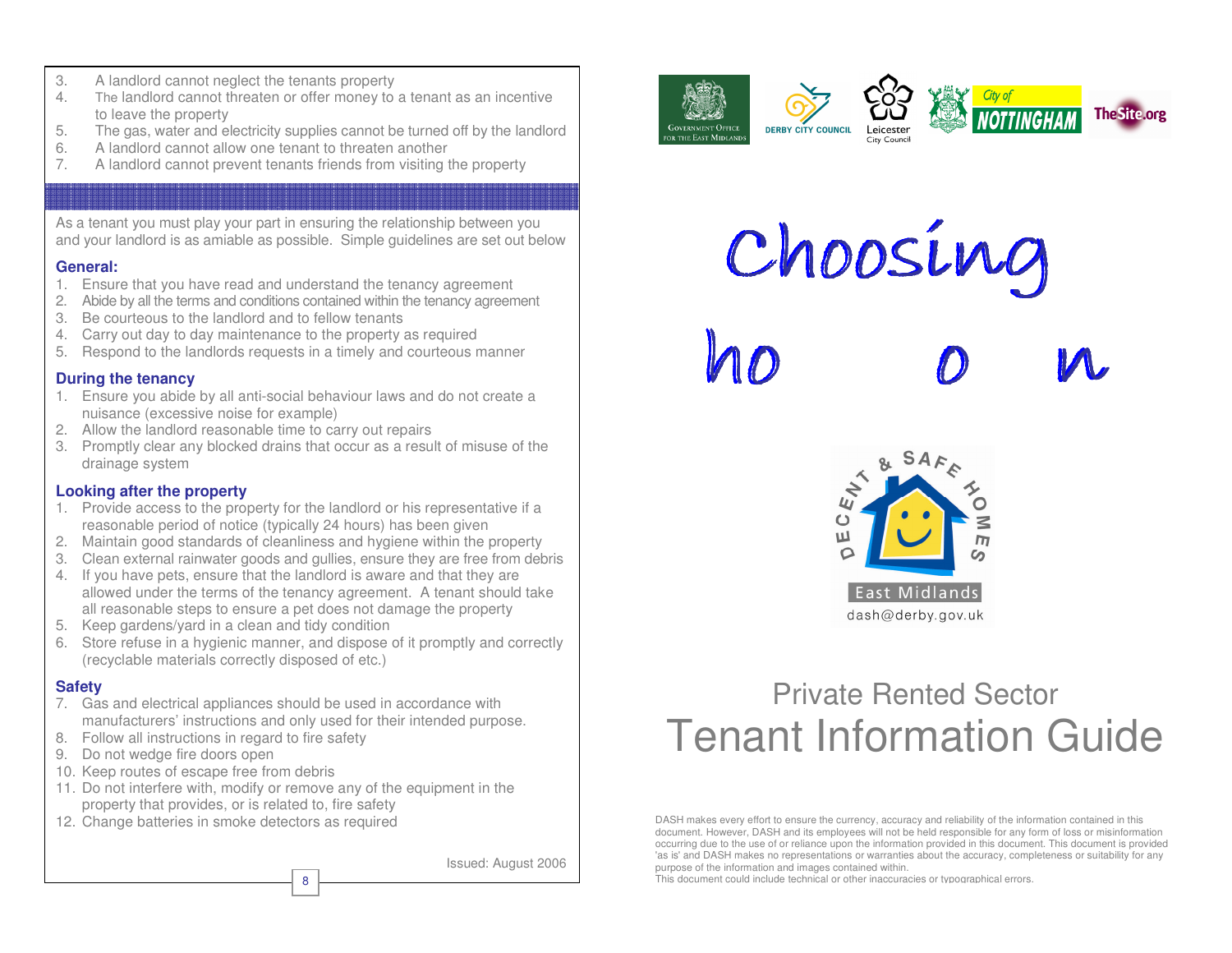#### **About Decent and Safe Homes East Midlands (DASH)**

Decent and Safe Homes (DASH) East Midlands is a project funded by the Government Office of the East Midlands. We work with landlords, tenants and Local Authorities to raise standards in housing.

#### **This is a condensed version of the full Tenant Information Guide that can be downloaded from www.eastmidlandsdash.org.uk**

## **Section One – Choosing Your Letting Agent**

Many high street agent chains are members of an accreditation scheme. These schemes include NAEA (National Association of Estate Agents) and ARLA (Association of Residential Letting Agents). There are some agents who are unregulated, and while this does not automatically label them as sub-standard, it does reduce your options for resolving problems should they occur.

If at all possible, always rent from a landlord who has been recommended to you by friends or family.

# **Section Two – The Viewing**

Ensure you take enough time to examine both the exterior and interior of a property as closely as you possibly can. You do not have to be a qualified surveyor to identify some potential problems and hazards, follow the simple rules listed below to assist you.

Take a pen and paper and a copy of the agents property details (if available) with you to the appointment. A tape measure may be useful to measure any narrow walkways to see whether or not your furniture will fit into the rooms or through doorways.

This document is a condensed version of the tenant information guide that can be found on the DASH website at www.eastmidlandsdash.org.uk. It is unlikely that a property will meet all of the criteria set out in this guide as the information below represents an ideal, rather than an average, property.

# **Property Exterior Checklist**

- 1. **Neighbouring Properties**  are they kept in good repair? Is there any evidence of vandalism?
- 2. **Ro of**  any missing tiles? Does there appear to be a substantial sag in the roof? Can you see any raised or missing lead flashing around the chimney?
- 3. **Chimney**  does it lean to one side? Are there any cracks in the brickwork?
- 4. **Brickwork**  does it appear to need re-pointing? Are there any stepped cracks in the brickwork (this can indicate structural movement)
- 5. **Render**  if the property is rendered is there any bulging or fallen render?
- 6. **Guttering/Downpipes**  are they damaged, leaking or filled with vegetation?
- 7. **Essential Services** where are the gas and electric meters? Are they card meters or quarterly meters?

## **Section Four – The Inventory**

The inventory is an essential part of your agreement with the landlord. You will probably be paying a deposit and it is the inventory that will decide how much of that deposit is returned to you at the end of the tenancy.

If the landlord has provided an inventory, check that it is accurate. Make sure that every item you noted on the viewing is listed and that the condition of the items listed is also recorded.

Check to see that the landlord or the previous tenant has left the instruction manuals for all the appliances in the property. Ensure you know how to use each appliance within the property as any inadvertent damage is your responsibility.

# **Relating to the Property Section Five – Landlord Duties & Responsibilities**

Section 11 of the Landlord and Tenant Act 1985 makes the landlord responsible for the good repair and proper working order of the structure, exterior and installations within the property (whether or not it is stated in the tenancy agreement). This definition includes, but is not limited to, the following:

- walls, floors, windows and roof - heating installations

- 
- water, gas and electricity supply  $\qquad \qquad$  basins, sinks, baths and toilets
- 

However, the landlord is only legally responsible for a repair once he has been made aware of it. It is therefore advisable to report defects in writing and keep copies of any correspondence including an explanation of the nature of the problem and when it was first noticed. Where a tenant is having serious problems with their landlord, the local council possesses the authority to prosecute the landlord under the provisions of the Landlord and Tenant Act 1985. Speak to your local council for further guidance.

## **Relating to the Rent**

- 1. A landlord must always inform tenants how and when rent is to be paid
- 2. A landlord cannot refuse to accept rent
- 3. Rent levels can be increased if it is provided for in the tenancy agreement
- 4. If rent is to be paid weekly, a rent book must be provided

# **Relating to the Tenant**

Section One of the Landlord & Tenant Act 1985

- 1. A tenant can request, and must be given, the name and address of their landlord. The request should be made in writing to the landlord or his representatives. Following receipt of the request, the landlord or his representative must reply to the request within 21 days.
- 2. A landlord or his representative must give reasonable notice (usually 24 hours) of any visit to the property. A tenant can request that a landlord desists from entering the property without the permission of the tenant. If the landlord persists, there may be a case for harassment charges to be brought against the landlord 7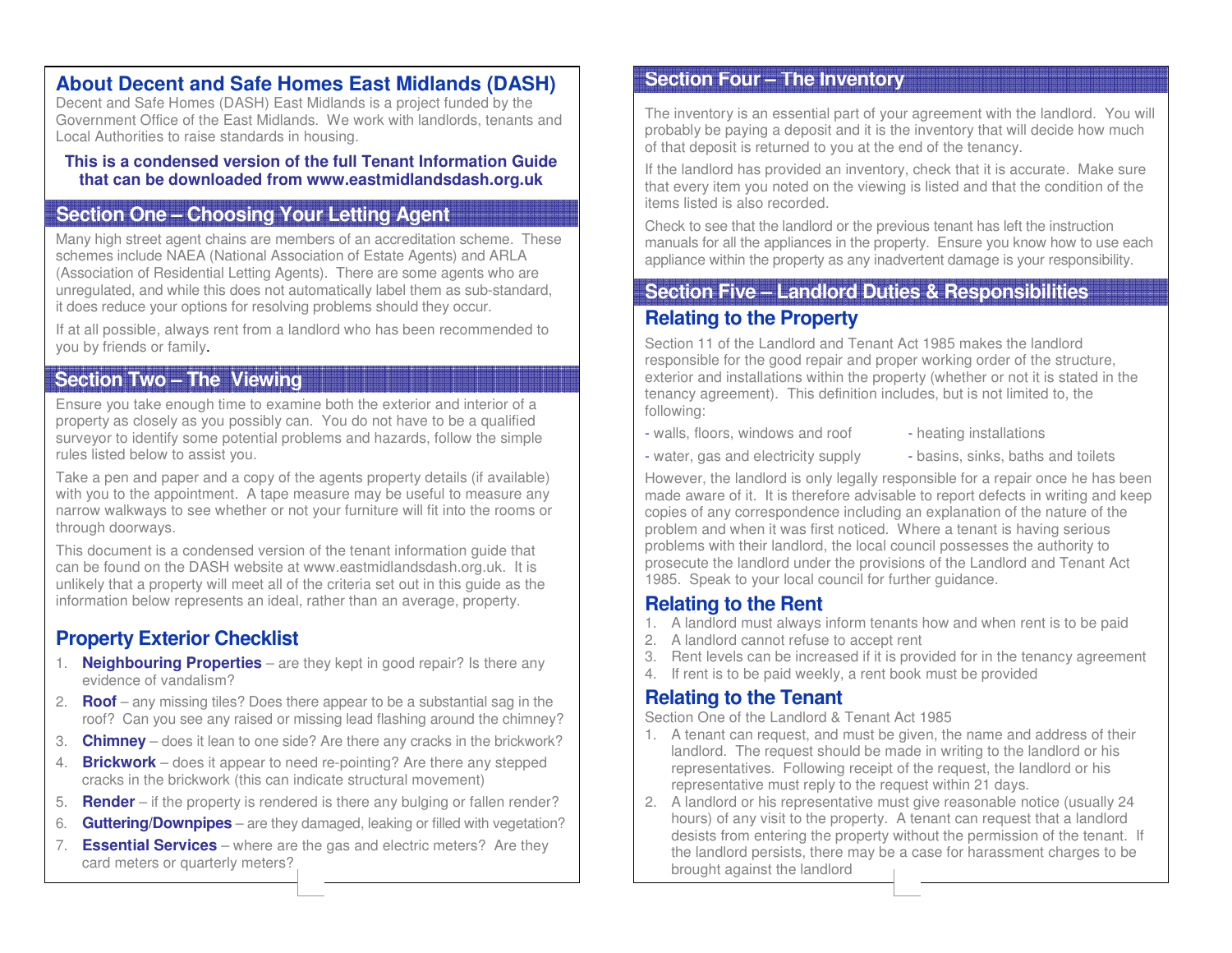Management of the property is handled in a satisfactory manner by competent individuals

Not all HMO's require a licence. The basic rule is that a property must meet **ALL** of the following criteria to be classed as a licensable HMO.

- 1. The property must comprise three or more storeys
- 2. Their must be five or more people resident at the property comprising two or more households
- 3. The occupants of the property must share one or more facilities, such as a kitchen or bathroom

As a tenant, you have the right to contact your local council regarding any serious or potentially serious property hazard, whether the property is licensable or not.

#### **Section Three – The Tenancy Agreement**

The tenancy agreement should clearly set out tenant and landlord responsibilities and no tenancy agreement can transfer legal obligations from the landlord to the tenant or vice versa.

Several examples and analysis of clauses within tenancy agreements are included within the Office of Fair Trading guidance on unfair terms in tenancy agreements. Copies of OFT publications can be acquired by visiting their website at www.oft.gov.uk . The OFT helpline number is 08457 22 44 99.

## **General Rules for the Tenancy Agreement**

- 1. The agreement must be clearly written and free of unnecessary jargon
- 2. Check the type of tenancy usually they are short term assured tenancies, typically running for six or twelve months
- 3. Once signed, the tenancy agreement is a binding legal contract and the tenant is liable for the remaining rent if they leave the property prior to the end of the agreement unless the contract permits otherwise.

#### **General Information that should be contained within the Tenancy Agreement**

The following information should be contained on the tenancy agreement. Ensure this is the case before you sign.

- 1. The landlords name
- 2. The tenants name
- 3. Address of the property to be let
- 4. Duration of the tenancy
- 5. Amount of rent payable
- 6. Date rent is payable
- 7. How the rent is to be paid
- 8. Who is liable to pay gas, electric, water and council tax bills
- 9. Amount of deposit payable
- 10. How and when deposit is to be paid

Always ensure you are given a copy of the tenancy agreement as you will need to refer to it in the future.

- 8. **Windows**  are they in good condition?
- 9. **Boundary Walls and Fences**  are they stable, is there any loose brickwork?
- 10. **Front and Rear External Doors and Frames**  are they in good repair and do they open and close smoothly?
- 11. **Exterior Security Precautions**  such as security lights, if they are present, check they are in working order.
- 12. **Lighting**  check whether or not the front of the property will be well lit at night.
- 13. **Dustbin**  ensure there is a dustbin for your property if one should be there.
- 14. **Waste pipes, Gullies & Soil Vent Pipes**  waste pipes should be secured to the property with brackets and flow directly into a drain. Gullies should be clear of debris and vegetation. Soil vent pipes should have a cage or cap at the top of the pipe.

## **Property Interior Checklist**

6 3

# **Basic Factors to be Considered in More Than One Room**

- 1. **Basic Property Certification**  ask to see copies of the CORGI gas certificate and the electrical safety certificate (typically labelled NICEIC or ECA.)
- 2. **The Size of the Property**  consider whether or not the property will be big enough to accommodate your needs.
- 3. **What is to be Included**  If furnished, check to see how much (if any) of this furniture will remain when you move in.
- 4. **Decoration**  check for marks behind furniture, impact holes in walls from door handles, heavy staining to painted surfaces, particularly in the kitchen or bathroom. Always obtain the landlords permission in writing prior to commencing any decorative works.
- 5. **Evidence of Dampness**  check all walls for staining, mould growth, peeling wallpaper etc.
- 6. **Flooring and Carpets**  pay attention to the actual floor of the property, not just the floor covering. Walk over as much of the floor area of the room as you can, note any sunken floorboards or excessive flexing. Look for excessive wear to carpets in busy areas, burn marks and/or staining.
- 7. **Electrical Sockets**  check condition of each and every electrical socket.
- 8. **Light Fittings**  check that the light fittings are complete, with no visible cable core.
- 9. **Central Heating**  Ask to see the service records for the boiler as every boiler should be serviced annually. Ensure the heating and hot water are switched on. Check all rooms have radiators, kitchens and bathrooms are the most likely rooms to be lacking a radiator.